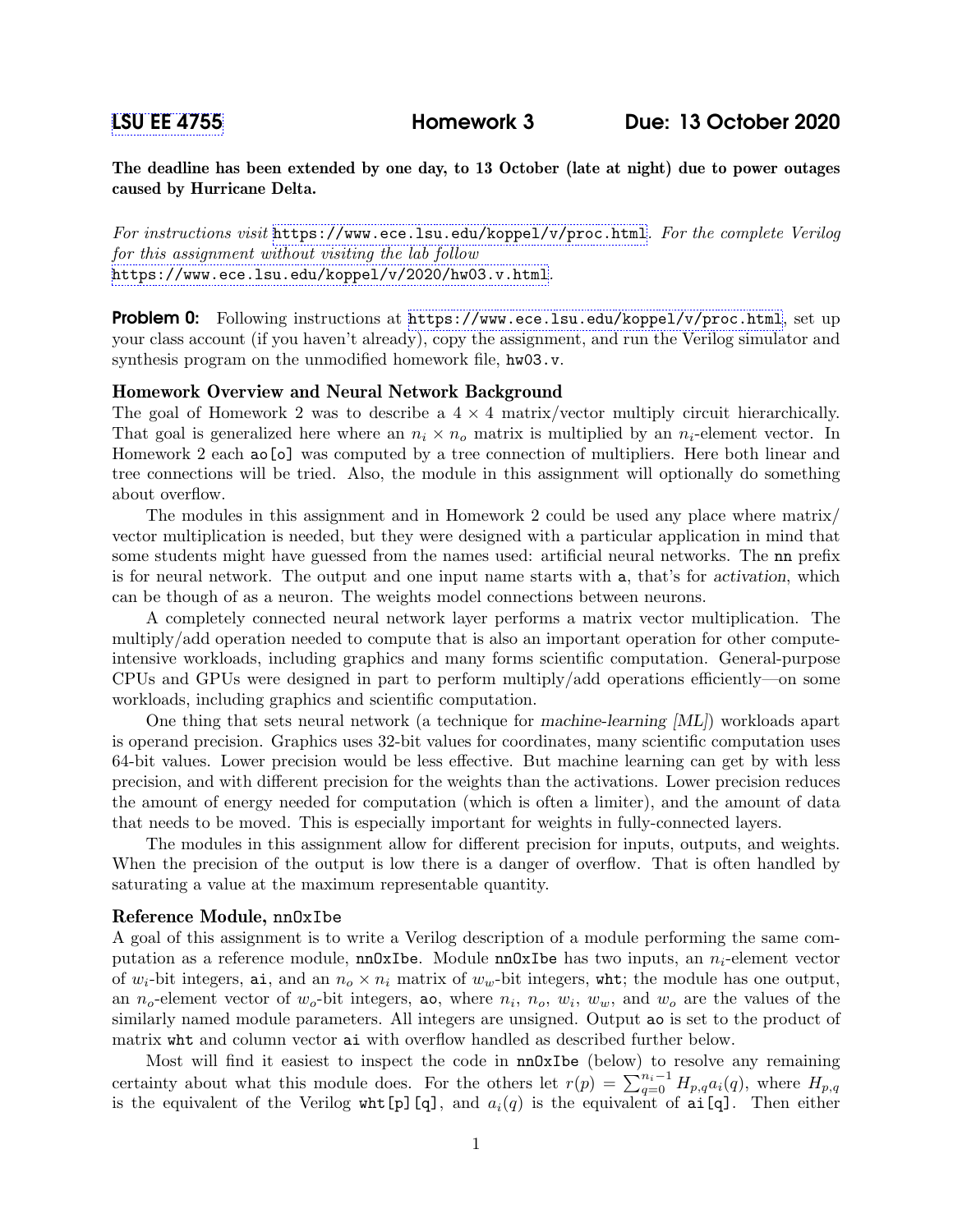$a_o(p) = \min\{r(p), 2^{w_o} - 1\}$  or  $a_o(p)$  is set to the low  $w_o$  bits of  $r(p)$ , depending on the value of parameter sat.

Module  $nn0xI$ be initially computes a 32-bit precision value (see variable  $acc$ ) for each ao[i]. If sat=0 then ao[i] is assigned the low wo bits of this value. If sat!=0 then ao[i] is set to the minimum of acc and  $2^{w_{o}}-1$ . As some may have guessed, sat is short for saturating arithmetic. (In saturating arithmetic an overflow is replaced by the maximum representable value. For example, for 4-bit unsigned integers and a saturating add:  $11_2 + 1110_2 = 1111_2$ .

```
module nnOxIbe
```

```
#( int no = 4, ni = 4, wo = 10, wi = 4, ww = 5, sat = 0)
 ( output logic [wo-1:0] ao[no],
   input uwire [wi-1:0] ai[ni], input uwire [wv-1:0] wht[no][ni]);
// The maximum possible value of each element of ao.
localparam logic [wo-1:0] smax = \sim(wo')(0);
always_comb
  for ( int o = 0; o < no; o++ ) begin
     automatic int unsigned acc = 0;
     for ( int i=0; i<ni; i++ ) acc += ai[i] * wht[o][i];
     // If sat is non-zero replace a value that would overflow
     // ao[o] with the maximum value that ao[o] can hold.
     ao[o] = sat && acc > smax ? smax : acc;
  end
```
### endmodule

#### Testbench

(This part is best read after looking at Problems 1 and 2.) The testbench will instantiate sixteen (as of this writing) configurations of nnOxI. For each configuration, three sets of tests are performed, similar to the ones performed for Homework 2. A grand total of errors is printed at the end, such as Total number of errors: 660. Above that the number of errors are grouped in various ways. For example:

| All $Sat$ $0$               | 220 errors. |
|-----------------------------|-------------|
| All Sat 1                   | 220 errors. |
| All Sat $2$                 | 220 errors. |
| Linear                      | 330 errors. |
| Linear Sat 0                | 110 errors. |
| Linear Sat 1                | 110 errors. |
| Linear Sat 2                | 110 errors. |
| Tree                        | 330 errors. |
| Tree Sat 0                  | 110 errors. |
| Tree Sat 1                  | 110 errors. |
| Tree Sat 2                  | 110 errors. |
| Total number of errors: 660 |             |

The line reading Linear 330 errors shows the total number of errors of all configurations for which tr=0. The line Linear Sat 0 110 errors. shows the number of errors on linear modules with sat=0.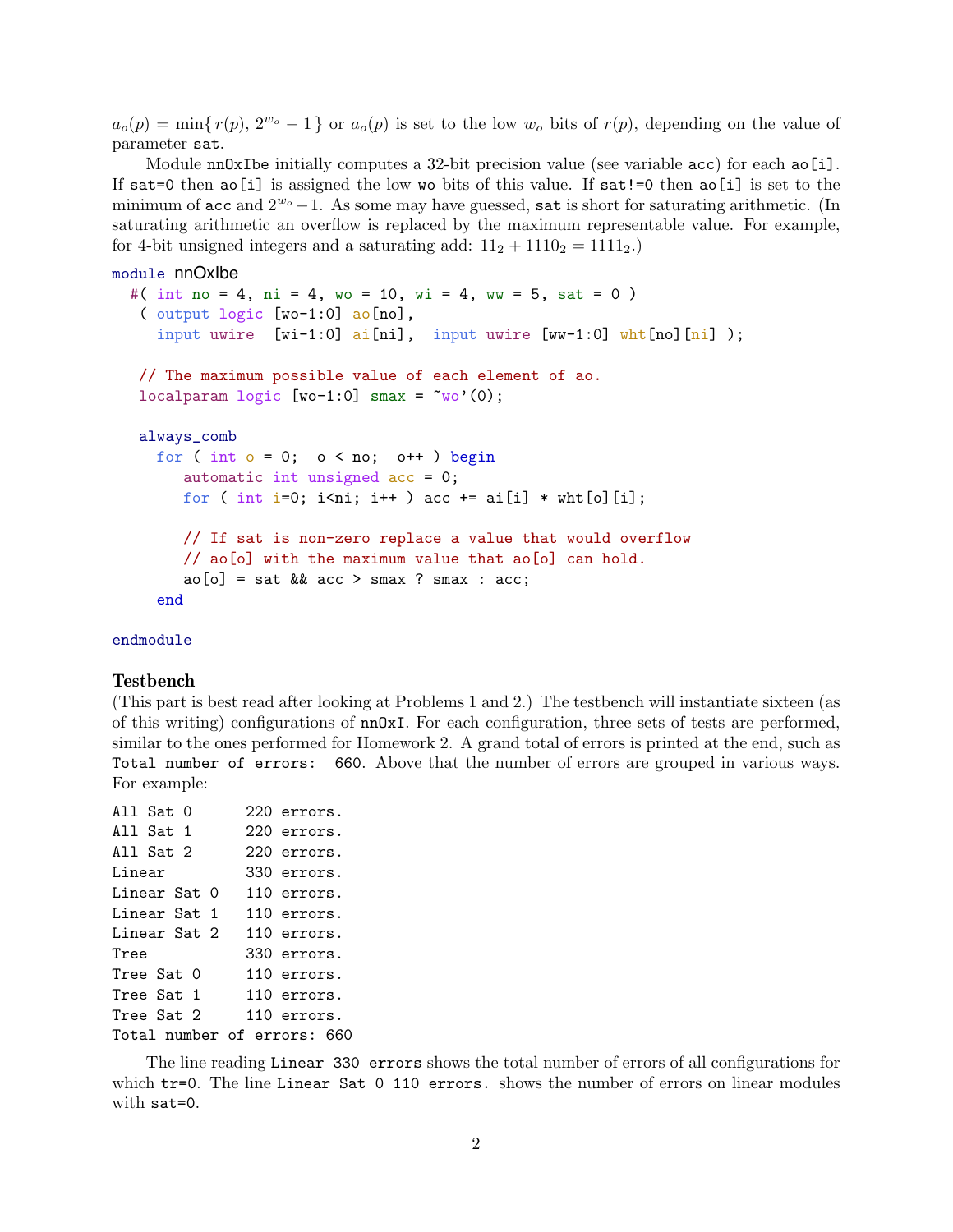Further up specific inputs and incorrect outputs are shown. For example:

\*\* Starting tests for no=3, ni=5, wo=15, wi=9, ww=8, sat=2 Testing module Linear

\*\* Starting test set n12 (1 outputs, 2 inputs) for Linear \*\* Error test  $# 0$ , output 0:  $z$  != 32767 (correct) Error test  $# 1$ , output 0:  $z$  != 32767 (correct) Error test  $# 2$ , output 0:  $z$  != 26759 (correct) Done with 10 n12 tests on Linear: 10 errors found.

In the example above output ao[0] was z (unconnected) but should have been 32767.

In test set n12 the inputs and weights are chosen so that the only non-zero output should be  $a_0[0]$  and so that only  $a_i[0]$  and  $a_i[1]$  are non-zero. In set  $n1*$  all inputs can have non-zero values but weights are chosen so that only ao[0] is non-zero. In test set n\*\* all inputs can be non-zero and all outputs can be non-zero.

**Problem 1:** Complete module  $nnOxI$  so that it produces the same output as  $nnOxI$ be and does so using generate statements to either describe a linear or recursive module as described below.

Module nn0xI is to be the starting point in all cases. It has the same parameters as nn0xIbe, plus it also has a parameter tr. The solution to this problem requires modification to nnOxI and to module nn1xI. Both are in hw03.v.

Multiplication and addition of values should be performed by instances of the provided arithmetic modules, nnAdd, nnMult, and nnMADD (multiply/add). These modules can perform saturating arithmetic.

Module nn0xI should instantiate no (that's a number) nn1xI modules. Each nn1xI instance should compute one output of  $nnOxI$ . The  $tr$  parameter in  $nnOxI$  indicates whether each  $nn1xI$ should compute its output using a linear arrangement of modules or a tree arrangement.

For the linear arrangement  $nn1xI$  should use a generate loop to instantiate nnMADD modules. The critical path (without optimization) should be  $O(n_i)$  multiply/add operations. For the tree arrangement nn1xI should either instantiate two copies of itself or for the base case, the arithmetic modules.

For an example of a module describing a linear arrangement of hardware see  $min\_n$  in the generate/elaborate lecture code, <https://www.ece.lsu.edu/koppel/v/2020/l025-gen-elab.v.html>. For an example of a module describing a tree arrangement of hardware see  $min_{\tau}$  t in the lecture code.

Be sure to specify the appropriate parameters when instantiating modules, including the sat parameter.

- Do not make ports wider than they need to be.
- Make sure that the modules pass all tests.
- Make sure that the module is synthesizable. (Use command genus -files syn.tcl to synthesize.) The area should be  $> 0$ .
- Code should be clearly written.

**Problem 2:** Module  $nn0xI$ be honors the sat parameter after it has computed a 32-bit  $ao[*o*]$ value. (That is, it first computes a 32-bit result, then it checks if it's too large.) That's fine for software, but it would be wasteful for our hardware because we'd need to provide 32-bit precision